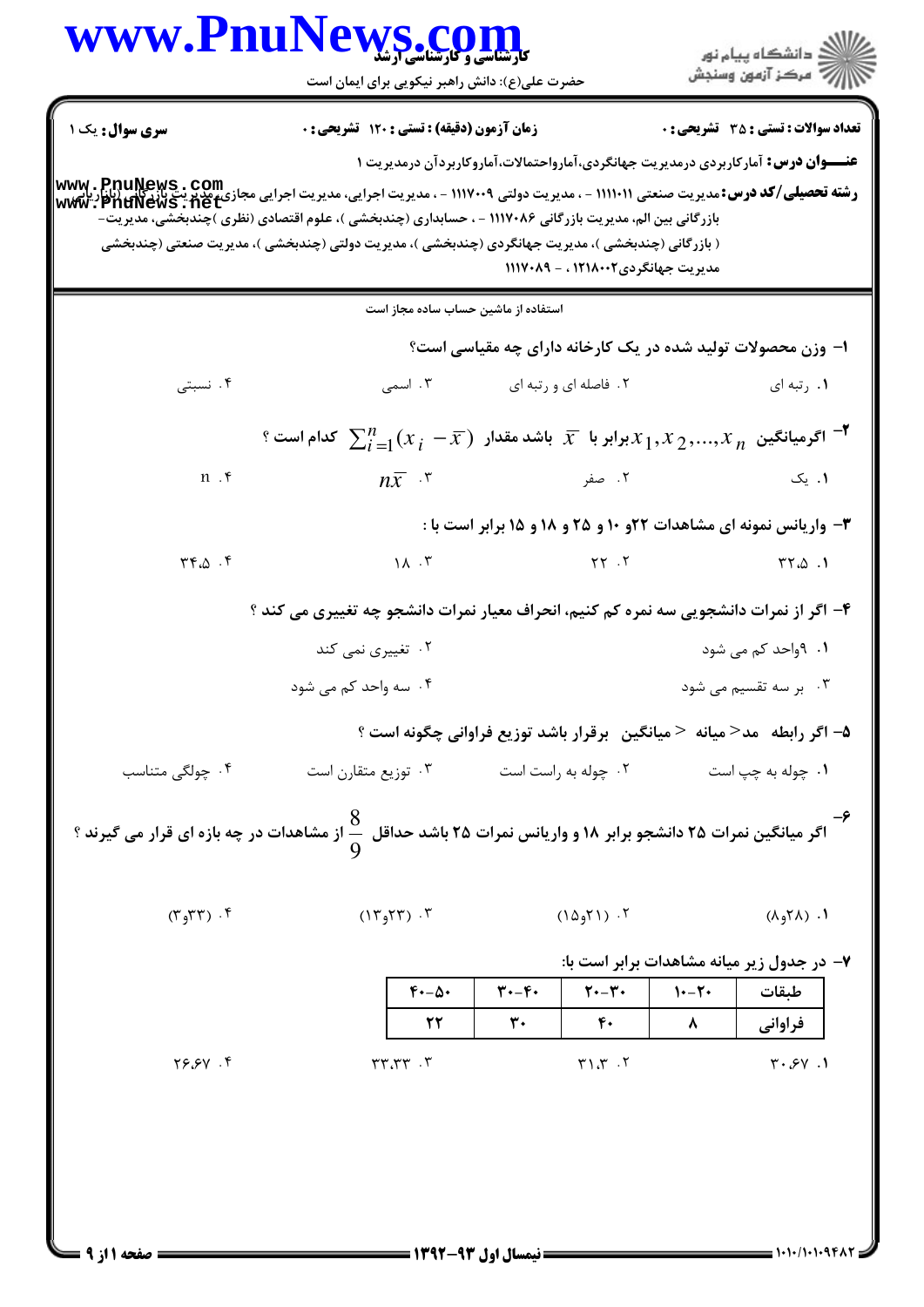ے<br>کا اللہ کا استگاہ پیام نور<br>کا اللہ میکز آزمون وسنجش

| سری سوال : ۱ یک                                                                                                                                                                                              |                                                                                                                                                                  | زمان آزمون (دقیقه) : تستی : 120 تشریحی : 0                                                                                                                   |                |                                   |             | <b>تعداد سوالات : تستی : 35 - تشریحی : 0</b>                                                                            |
|--------------------------------------------------------------------------------------------------------------------------------------------------------------------------------------------------------------|------------------------------------------------------------------------------------------------------------------------------------------------------------------|--------------------------------------------------------------------------------------------------------------------------------------------------------------|----------------|-----------------------------------|-------------|-------------------------------------------------------------------------------------------------------------------------|
|                                                                                                                                                                                                              |                                                                                                                                                                  |                                                                                                                                                              |                |                                   |             | <b>عنـــوان درس:</b> آمارکاربردی درمدیریت جهانگردی،آمارواحتمالات،آماروکاربردآن درمدیریت ۱                               |
| <b>www , PnuNews , Com</b><br>سندری این ت <b>ک درس:</b> مدیریت صنعتی (۱۱۱۱۰۱ - ، مدیریت دولتی ۱۱۱۷۰۰۹ - ، مدیریت اجرایی، مدیریت اجرایی مجازی مجازی<br>www. PnuNews . het                                     |                                                                                                                                                                  |                                                                                                                                                              |                |                                   |             |                                                                                                                         |
| -بازرگانی بین الم، مدیریت بازرگانی ۱۱۱۷۰۸۶ - ، حسابداری (چندبخشی )، علوم اقتصادی (نظری )چندبخشی، مدیریت<br>بازرگانی (چندبخشی )، مدیریت جهانگردی (چندبخشی )، مدیریت دولتی (چندبخشی )، مدیریت صنعتی (چندبخشی ) |                                                                                                                                                                  |                                                                                                                                                              |                |                                   |             |                                                                                                                         |
|                                                                                                                                                                                                              |                                                                                                                                                                  |                                                                                                                                                              |                | ۱۱۱۷۰۸۹ - ، مدیریت جهانگردی۲۱۸۰۰۲ |             |                                                                                                                         |
|                                                                                                                                                                                                              |                                                                                                                                                                  |                                                                                                                                                              |                |                                   |             |                                                                                                                         |
|                                                                                                                                                                                                              |                                                                                                                                                                  | ۸- در جدول زیر میانه مشاهدات برابر است با:<br>$\mathbf{Y} \cdot - \mathbf{Y} \cdot$<br>طبقات   ۲۰–۱۰<br>$f - \Delta$<br>$\mathbf{r} \cdot -\mathbf{r} \cdot$ |                |                                   |             |                                                                                                                         |
|                                                                                                                                                                                                              |                                                                                                                                                                  | 22                                                                                                                                                           | $\mathbf{r}$ . | $F$                               | فراوانی   ۸ |                                                                                                                         |
|                                                                                                                                                                                                              |                                                                                                                                                                  |                                                                                                                                                              |                |                                   |             | مقدار مد(نما ) كدام است؟                                                                                                |
| $\uparrow\uparrow.\uparrow$ . $\uparrow$                                                                                                                                                                     |                                                                                                                                                                  | $r_{\Delta}$ . $r$                                                                                                                                           |                |                                   |             | $\mathsf{r} \cdot \mathsf{r}$ $\mathsf{r} \cdot \mathsf{r}$ $\mathsf{r} \cdot \mathsf{r}$ $\mathsf{r} \cdot \mathsf{r}$ |
|                                                                                                                                                                                                              |                                                                                                                                                                  |                                                                                                                                                              |                |                                   |             |                                                                                                                         |
| ۹- از بین ۹ نفر شرکت کننده در جلسه ای به چند طریق بترتیب می توان یک رئیس ، یک معاون و یک منشی انتخاب کنیم ؟                                                                                                  |                                                                                                                                                                  |                                                                                                                                                              |                |                                   |             |                                                                                                                         |
|                                                                                                                                                                                                              | $\Delta \mathcal{F}$ . F $\mathsf{V} \mathsf{Y}$ .                                                                                                               |                                                                                                                                                              |                | $\Lambda$ $f$ $\Lambda$           |             | $\Delta \cdot \mathfrak{f}$ .                                                                                           |
|                                                                                                                                                                                                              | ؟ اگر $P(B \cup B) = \frac{1}{4}$ , $P(A \cap B) = \frac{1}{4}$ , $P(A \cup B) = \frac{3}{4}$ , $P(A \cup B) = \frac{3}{4}$ كدام است $P(A \cup B) = \frac{3}{4}$ |                                                                                                                                                              |                |                                   |             |                                                                                                                         |
|                                                                                                                                                                                                              |                                                                                                                                                                  |                                                                                                                                                              |                |                                   |             |                                                                                                                         |
| $rac{3}{4}$ .*                                                                                                                                                                                               |                                                                                                                                                                  | $\frac{2}{3}$ $\frac{1}{4}$ $\frac{1}{4}$                                                                                                                    |                |                                   |             | $\frac{1}{3}$ $\cdot$ <sup>1</sup>                                                                                      |
|                                                                                                                                                                                                              |                                                                                                                                                                  |                                                                                                                                                              |                |                                   |             | : ا- با توجه به جدول روبه رو $P\left( D \mid B \right)$ برابر است با $P$                                                |
|                                                                                                                                                                                                              |                                                                                                                                                                  | $D \mid$<br>$\mathcal{C}$                                                                                                                                    |                |                                   |             |                                                                                                                         |
|                                                                                                                                                                                                              |                                                                                                                                                                  |                                                                                                                                                              |                |                                   | $\cdot$     | $\mathbf{A}$<br>$\cdot$ .۴                                                                                              |
|                                                                                                                                                                                                              |                                                                                                                                                                  |                                                                                                                                                              |                |                                   | .77         | $\cdot \cdot \cdot \wedge$<br>$\mathbf{B}$                                                                              |
| 7.77.7                                                                                                                                                                                                       |                                                                                                                                                                  | $\cdot$ , $\cdot$ , $\cdot$                                                                                                                                  |                | $\cdot \Lambda \cdot Y$           |             | $\cdot$ $\vee$ $\cdot$ $\vee$                                                                                           |
| ۱۲- خانواده ای دارای ۳ فرزند هستند احتمال اینکه دو دختر و یک پسر باشد چقدر است ؟(احتمال پسر و دختر برابرند )                                                                                                 |                                                                                                                                                                  |                                                                                                                                                              |                |                                   |             |                                                                                                                         |
|                                                                                                                                                                                                              |                                                                                                                                                                  |                                                                                                                                                              |                |                                   |             |                                                                                                                         |
| $rac{3}{8}$ if                                                                                                                                                                                               |                                                                                                                                                                  | $rac{2}{8}$ x                                                                                                                                                | $\frac{1}{8}$  |                                   |             | $\frac{4}{8}$                                                                                                           |
| ۱۳- در ظرفی ۴ مهره سفید و ۵ مهره سیاه وجود دارد به تصادف دو مهره از آن انتخاب می کنیم احتمال اینکه هر دو مهره                                                                                                |                                                                                                                                                                  |                                                                                                                                                              |                |                                   |             |                                                                                                                         |
|                                                                                                                                                                                                              |                                                                                                                                                                  |                                                                                                                                                              |                |                                   |             | همرنگ باشند چقدر است ؟                                                                                                  |
|                                                                                                                                                                                                              |                                                                                                                                                                  |                                                                                                                                                              |                | $rac{4}{9}$ . T                   |             |                                                                                                                         |
| $rac{2}{9}$ if                                                                                                                                                                                               |                                                                                                                                                                  | $rac{5}{18}$ $\cdot$ $\cdot$                                                                                                                                 |                |                                   |             | $\frac{1}{6}$                                                                                                           |
|                                                                                                                                                                                                              |                                                                                                                                                                  |                                                                                                                                                              |                |                                   |             |                                                                                                                         |
|                                                                                                                                                                                                              |                                                                                                                                                                  |                                                                                                                                                              |                |                                   |             |                                                                                                                         |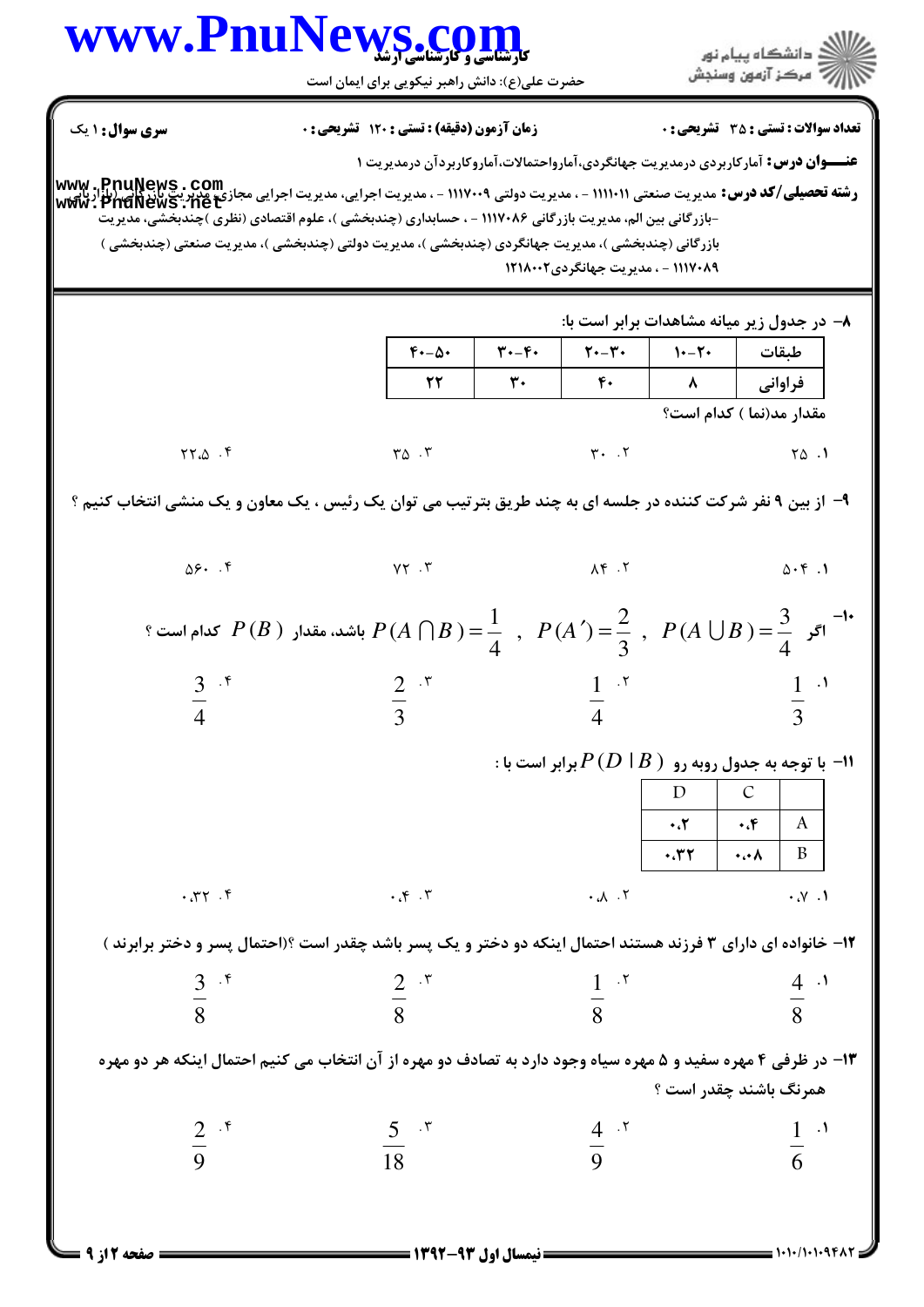| سری سوال: ۱ یک                    | زمان آزمون (دقیقه) : تستی : 120 تشریحی : 0                                                                                                                                                                   |                                                                          |                                     |                        | <b>تعداد سوالات : تستی : 35 ٪ تشریحی : 0</b>                                              |
|-----------------------------------|--------------------------------------------------------------------------------------------------------------------------------------------------------------------------------------------------------------|--------------------------------------------------------------------------|-------------------------------------|------------------------|-------------------------------------------------------------------------------------------|
|                                   |                                                                                                                                                                                                              |                                                                          |                                     |                        | <b>عنـــوان درس:</b> آمارکاربردی درمدیریت جهانگردی،آمارواحتمالات،آماروکاربردآن درمدیریت ۱ |
|                                   | <b>www , PnuNews , Com</b><br>• <b>(شته تحصیلی/کد درس:</b> مدیریت صنعتی ۱۱۱۱۰۱۱ - ، مدیریت او ۱۱۱۷۰۰۹ - ، مدیریت اجرایی مجازی مجازی مجازی این آبان این<br><b>www , PnuNews , het</b>                         |                                                                          |                                     |                        |                                                                                           |
|                                   | -بازرگانی بین الم، مدیریت بازرگانی ۱۱۱۷۰۸۶ - ، حسابداری (چندبخشی )، علوم اقتصادی (نظری )چندبخشی، مدیریت<br>بازرگانی (چندبخشی )، مدیریت جهانگردی (چندبخشی )، مدیریت دولتی (چندبخشی )، مدیریت صنعتی (چندبخشی ) |                                                                          |                                     |                        |                                                                                           |
|                                   |                                                                                                                                                                                                              |                                                                          | ۱۱۱۷۰۸۹ - ، مدیریت جهانگردی ۱۲۱۸۰۰۲ |                        |                                                                                           |
|                                   |                                                                                                                                                                                                              |                                                                          |                                     |                        |                                                                                           |
|                                   | م است ؟ $P(A \cap B)$ باشد مقدار $P(B \cap A) = \dfrac{1}{3}$ , $P(A) = \dfrac{3}{14}$ كدام است $P(A \cap B)$                                                                                                |                                                                          |                                     |                        |                                                                                           |
| $rac{1}{7}$ $\cdot$ $\cdot$       | $rac{1}{3}$ $\cdot$ $\cdot$                                                                                                                                                                                  |                                                                          | $\frac{3}{14}$ x                    |                        | $rac{1}{14}$ $\cdot$ <sup>1</sup>                                                         |
|                                   |                                                                                                                                                                                                              |                                                                          |                                     |                        |                                                                                           |
|                                   | ا اگر A ،B دو پیشامد نا سازگار و $O.4$ $(0.5\;,\;P(A)=0.5\;,\;P(A)=0.5\;$ باشد کدام یک نادرست است ؟                                                                                                          |                                                                          |                                     |                        |                                                                                           |
|                                   | $P(A \cap B) = 0.2$ '                                                                                                                                                                                        |                                                                          |                                     |                        | $P(A \cap B) = 0$ <sup>.1</sup>                                                           |
|                                   | $P(A') = 0.6$ f                                                                                                                                                                                              |                                                                          |                                     |                        | $P(A \cup B) = 0.9$ *                                                                     |
|                                   |                                                                                                                                                                                                              |                                                                          |                                     |                        |                                                                                           |
| $P_1, P_2, \ldots$                | $\cdot \mathcal{N} \cdot \mathcal{N}$                                                                                                                                                                        |                                                                          | $\cdot$ $\circ$ $\cdot$ $\cdot$     |                        | $\cdot \wedge \cdot \wedge$                                                               |
|                                   |                                                                                                                                                                                                              |                                                                          |                                     |                        | <b>۱۷- در جدول توزیع احتمال زیر مقدار K چقدر می باشد ؟</b>                                |
|                                   | X                                                                                                                                                                                                            | $-\mathbf{Y}$                                                            | $\rightarrow$                       | $\mathsf{r}$           |                                                                                           |
|                                   | P(x)                                                                                                                                                                                                         | $\cdot$ , $\mathbf{y}$                                                   | $\mathbf{K}$ -1                     | $\cdot$ . $\mathbf{r}$ | $\cdot$ .                                                                                 |
| $\mathcal{F}$ . $\mathcal{F}_1$ . | $\cdot$ , $\cdot$ , $\cdot$                                                                                                                                                                                  |                                                                          | $\mathbf{y}$ . $\mathbf{y}$         |                        | $\cdot \wedge \cdot \wedge$                                                               |
|                                   |                                                                                                                                                                                                              |                                                                          |                                     |                        | - در جدول توزیع احتمال زیر میانگین متغیر تصادفی $X$ کدام است $\bullet$                    |
|                                   | X                                                                                                                                                                                                            | $-\tau$                                                                  | $-1$                                | $\mathsf{r}$           | ٣                                                                                         |
|                                   | P(x)                                                                                                                                                                                                         | $\cdot$                                                                  | $\mathbf{K}$ -1                     | $\cdot$ .7             | $\cdot$ $\cdot$                                                                           |
| $\cdot$ . $\theta$ . $\theta$     | 1.7.7                                                                                                                                                                                                        |                                                                          | $\cdot$ , $\cdot$ , $\cdot$         |                        | $- \cdot 5$                                                                               |
|                                   | ۱۹- اگر متغیر تصادفی X دارای میانگین ۴ و واریانس ۴۹ باشد آنگاه میانگین و انحراف معیار 2+3×3=y ترتیب کدام است ؟                                                                                               |                                                                          |                                     |                        |                                                                                           |
| $\Upsilon \Upsilon_{q}$           | $54$ $91$ $5$                                                                                                                                                                                                |                                                                          | Y1917.7                             |                        | 1.916.1                                                                                   |
|                                   |                                                                                                                                                                                                              | ۴- جدول توزیع احتمال زیر را در نظر بگیرید واریانس X کدام است ؟ $\bullet$ |                                     |                        |                                                                                           |
|                                   |                                                                                                                                                                                                              | X                                                                        | $-1$                                | $\mathcal{L}$          | ٢                                                                                         |
|                                   |                                                                                                                                                                                                              | P(x)                                                                     | $\cdot$ . $\mathsf{r}$              | $\cdot$                | ۰،۵                                                                                       |
| 1.79.9                            | 1.5.7                                                                                                                                                                                                        |                                                                          | 1.80.7                              |                        | $\Lambda$ .                                                                               |
|                                   |                                                                                                                                                                                                              |                                                                          |                                     |                        |                                                                                           |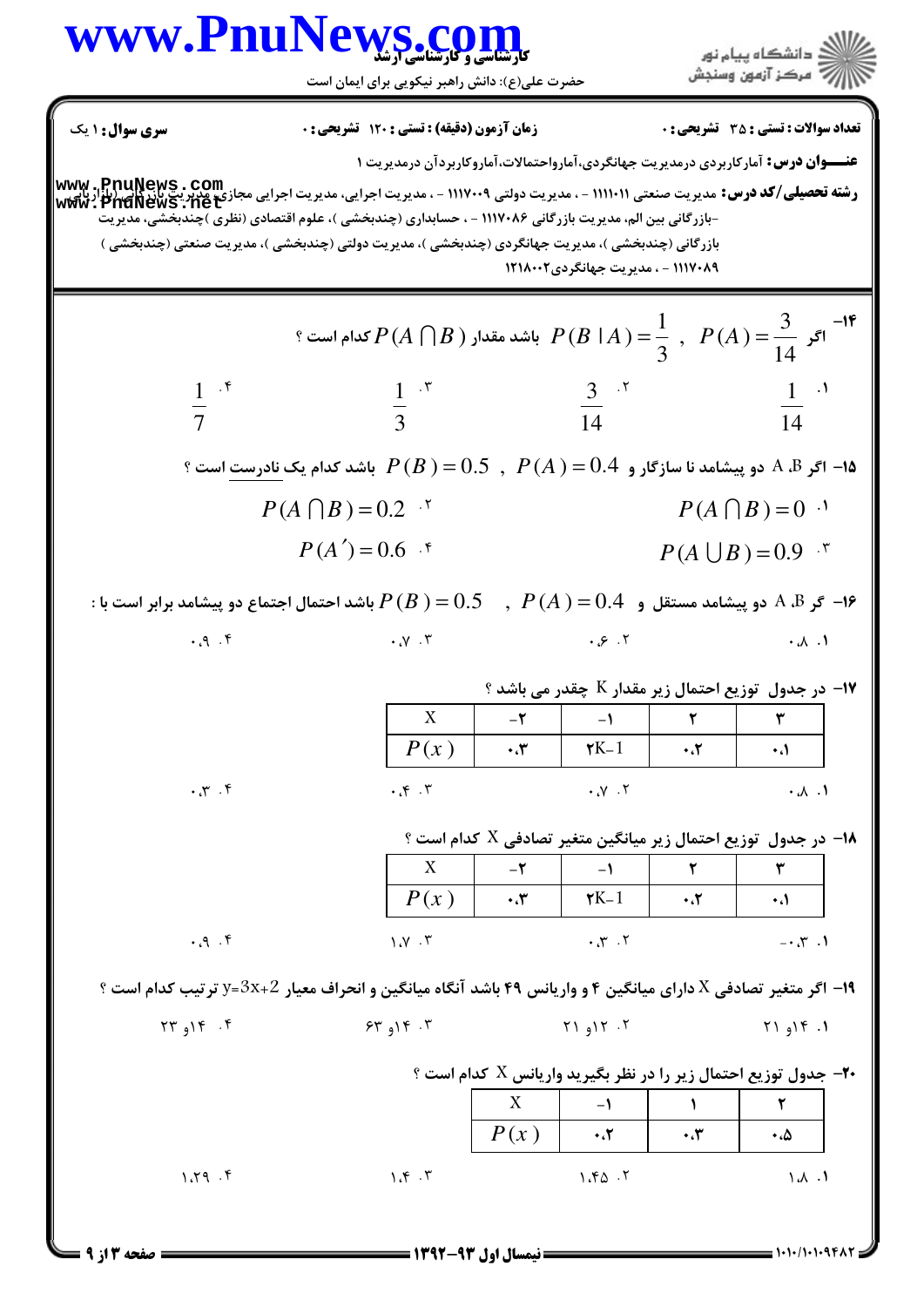|                             | www.PnuNews.com<br><b>کارشناسی و کارشناسی ارشد</b><br>حضرت علی(ع): دانش راهبر نیکویی برای ایمان است                                                                                                                                                                                                                                                                                                                                                             |                                                                                             | ِ<br>∭ دانشڪاه پيام نور<br>∭ مرڪز آزمون وسنڊش       |
|-----------------------------|-----------------------------------------------------------------------------------------------------------------------------------------------------------------------------------------------------------------------------------------------------------------------------------------------------------------------------------------------------------------------------------------------------------------------------------------------------------------|---------------------------------------------------------------------------------------------|-----------------------------------------------------|
| <b>سری سوال : ۱</b> یک      | زمان آزمون (دقیقه) : تستی : ۱۲۰ تشریحی : ۰                                                                                                                                                                                                                                                                                                                                                                                                                      | <b>عنــــوان درس:</b> آمار کاربردی درمدیریت جهانگردی،آمارواحتمالات،آماروکاربردآن درمدیریت ۱ | <b>تعداد سوالات : تستي : 35 ٪ تشریحي : 0</b>        |
|                             | <b>رشته تحصیلی/کد درس:</b> مدیریت صنعتی ۱۱۱۰۰۱۱ - ، مدیریت دولتی ۱۱۱۷۰۰۹ - ، مدیریت اجرایی مدیریت برای کافی (PnuNews<br>س <del>فته تحصیلی/کد درس:</del> مدیریت صنعتی ۱۱۱۱۰۱۱ - ، مدیریت دولتی ۱۱۱۷۰۰۹ - ، مدیریت اجرایی مدیریت برای مدیریت بازر<br>-بازرگانی بین الم، مدیریت بازرگانی ۱۱۱۷۰۸۶ - ، حسابداری (چندبخشی )، علوم اقتصادی (نظری )چندبخشی، مدیریت<br>بازرگانی (چندبخشی )، مدیریت جهانگردی (چندبخشی )، مدیریت دولتی (چندبخشی )، مدیریت صنعتی (چندبخشی ) | ۱۱۱۷۰۸۹ - ، مدیریت جهانگردی۱۲۱۸۰۰۲                                                          |                                                     |
|                             | . اگر متغیر تصادفی X دارای توزیع دو جمله ای با پارمترهای p=0.7 ، p=2   باشد $\rm P(X=O)$ کدام است ؟                                                                                                                                                                                                                                                                                                                                                             |                                                                                             |                                                     |
|                             |                                                                                                                                                                                                                                                                                                                                                                                                                                                                 |                                                                                             |                                                     |
|                             |                                                                                                                                                                                                                                                                                                                                                                                                                                                                 | ۲۲– در کدام توزیع میانگین و انحراف معیار با هم برابرند ؟                                    |                                                     |
| ۰۴ نرمال                    | ۰۳ دو جمله ای                                                                                                                                                                                                                                                                                                                                                                                                                                                   | ۰۲ پواسن                                                                                    | ۰۱ نمایی                                            |
|                             | ۲۳– دانشجویی به ۱۰ سوال چهار گزینه ای پاسخ می دهد. احتمال ِ پاسخ درست به هر سوال ۲۵۰۰ است .میانگین تعداد پاسخ                                                                                                                                                                                                                                                                                                                                                   |                                                                                             | های درست چقدر است ؟                                 |
|                             |                                                                                                                                                                                                                                                                                                                                                                                                                                                                 |                                                                                             |                                                     |
|                             | ۲۴- از بین ۸ مدیری که به جلسه ای دعوت شده اند ۳ نفرشان شرکت نمی کنند اگر به تصادف ۴ مدیر انتخاب کنیم احتمال                                                                                                                                                                                                                                                                                                                                                     | اینکه ۲ مدیر شرکت نکرده باشند چقدر است ؟                                                    |                                                     |
| $3^{7}$                     | $30 - 7$                                                                                                                                                                                                                                                                                                                                                                                                                                                        | 17 <sup>7</sup>                                                                             | $9 \cdot$                                           |
| 14                          | 70                                                                                                                                                                                                                                                                                                                                                                                                                                                              | 70                                                                                          | 14                                                  |
|                             | ۲۵- از بین ۸ مدیری که به جلسه ای دعوت شده اند ۳ نفرشان شرکت نمی کنند اگر به تصادف ۴ مدیر انتخاب کنیم، میانگین                                                                                                                                                                                                                                                                                                                                                   | تعداد مدیران که در جلسه شرکت نمی کنند چقدر است؟                                             |                                                     |
| $\Upsilon$ . $\Upsilon$     | $\mathbf{Y}$ . $\mathbf{Y}$                                                                                                                                                                                                                                                                                                                                                                                                                                     | $\Lambda$ . $\Delta$ . $\tau$                                                               | ۰۱. ۲،۵                                             |
|                             | ۲۶- بطور متوسط با توزیع پواسن در هر ساعت ۱۲ اتومبیل وارد پمپ بنزین می شوند . احتمال اینکه در ۱۵ دقیقه ۲ اتومبیل                                                                                                                                                                                                                                                                                                                                                 |                                                                                             | وارد شوند چقدر است ؟                                |
| $e^{-3}3^{7}$               | $4.5e^{-3}$ $\cdot$ $\cdot$                                                                                                                                                                                                                                                                                                                                                                                                                                     | $e^{-3}$ $\cdot$ $\cdot$                                                                    | $12e^{-3}$ $\cdot$ <sup>1</sup>                     |
|                             | <b>۲۷-</b> سود شرکتی دارای توزیع یکنواخت بین ۶ و ۱- آست . متوسط سود مورد انتظار چقدر است ؟                                                                                                                                                                                                                                                                                                                                                                      |                                                                                             |                                                     |
| $\mathbf{r}$ . $\mathbf{r}$ | $\gamma$ . $\gamma$                                                                                                                                                                                                                                                                                                                                                                                                                                             |                                                                                             | $\mathsf{r} \cdot \mathsf{\Delta} \cdot \mathsf{1}$ |
|                             | ۲۸– مدت تعمیر ماشینی بر اساس توزیع نمایی با میانگین ۱ ساعت است. احتمال اینکه مدت تعمیر دستگاهی کمتر از ۲ ساعت                                                                                                                                                                                                                                                                                                                                                   |                                                                                             | باشد چقدر است ؟                                     |
| $e^{-2}$ .*                 | $1 - e^{-2}$                                                                                                                                                                                                                                                                                                                                                                                                                                                    | $e^{-1}$ . $\zeta$                                                                          | $1 - e^{-1}$                                        |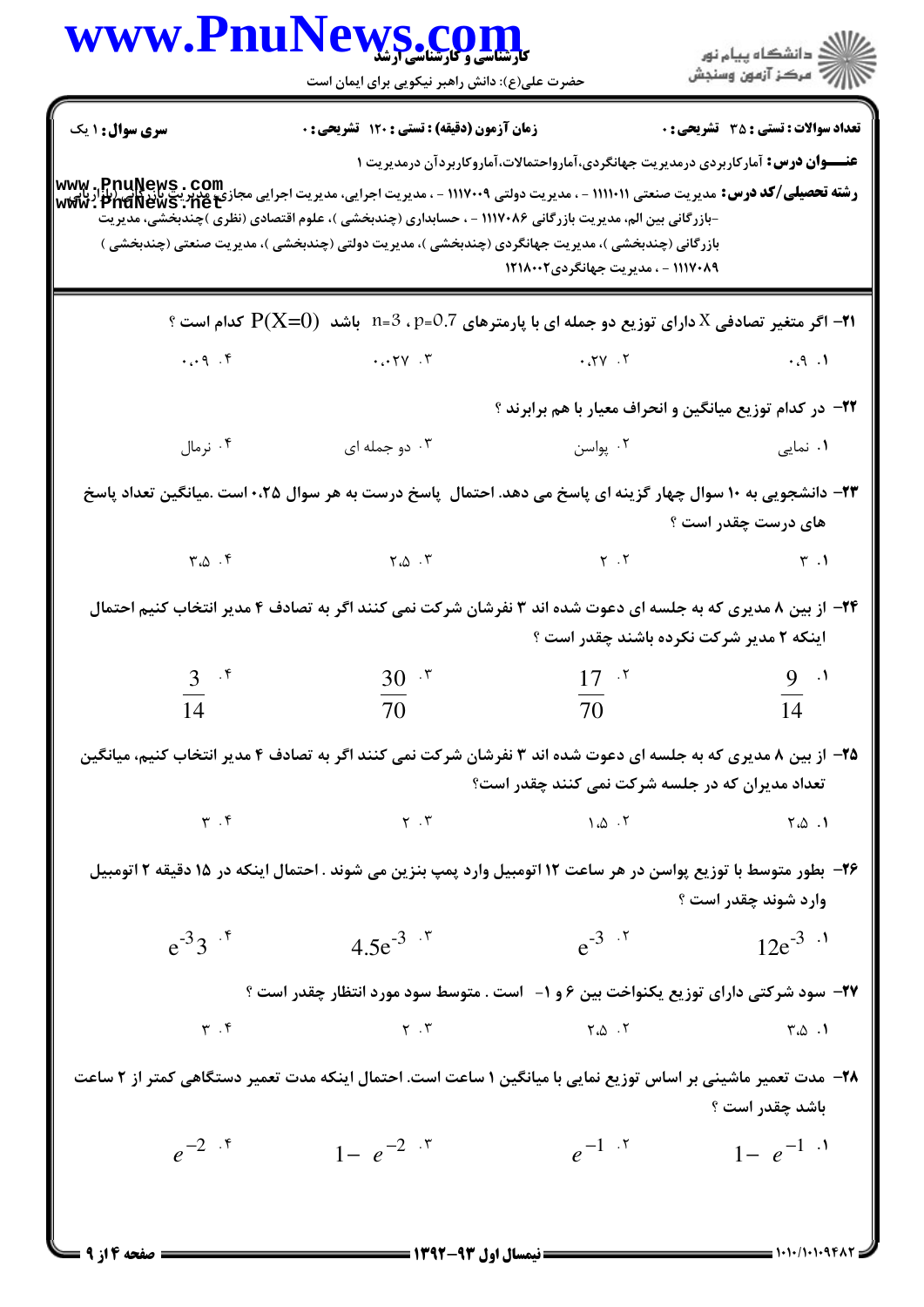ے<br>اگ دانشگاہ پیام نور ج آ مرڪز آزمون وسنڊش

حضرت علي(ع): دانش راهبر نيكويي براي ايمان است

**عنـــوان درس:** آمارکاربردی درمدیریت جهانگردی،آمارواحتمالات،آماروکاربردآن درمدیریت ۱ **رشته تحصيلي/كد درس:** مديريت صنعتي (١١١١٠١ - ، مديريت دولتي ١١١٧٠٠٩ - ، مديريت اجرايي، مديريت اجرايي مجازي<u>،</u> مديري<u>ت بازركاني (با</u>راريايي<br>**رشته تحصيلي/كد درس:** مديريت صنعتي (١١١١٠١ - ، مديريت دولتي ١١١٧٠٠٩ - ، مديريت اجر نعداد سوالات : تستي : 35 تشريحي : . زمان آزمون (دقيقه) : تستي : 120 تشريحي : . سري سوال : 1 يك -بازرگانی بین الم، مدیریت بازرگانی ۱۱۱۷۰۸۶ - ، حسابداری (چندبخشی )، علوم اقتصادی (نظری )چندبخشی، مدیریت بازرگانی (چندبخشی )، مدیریت جهانگردی (چندبخشی )، مدیریت دولتی (چندبخشی )، مدیریت صنعتی (چندبخشی ) ١١١٧٠٨٩ - ، مدير بت جهانگردي ١٢١٨٠٠٢ **۲۹**– اگر X متغیر تصادفی پیوسته باشد کدام گزینه نادرست است؟  $P(a \leq X \leq b) = P(a < X < b)$  \*  $P(X = a) = 0$  <sup>f</sup>  $P(X \le a) = P(X < a)$  <sup>r</sup> .<sup>\*</sup>  $P(X \le a) = 1 - P(X < a)$ . ۳۰- سن کارگران کارخانه ای دارای توزیع نرمال با میانگین ۳۵ و انحراف معیار ۱۰ سال است. اگر افراد بیش از ۵۵ سال  $P$  / بازنشسته شوند، چند درصد از کارگران بازنشسته خواهند شد؟  $-0.4772 \leq Z \leq 9$  $\cdot$ / $\cdot$   $\uparrow$   $\uparrow$   $\uparrow$   $\uparrow$   $\uparrow$   $\uparrow$   $\uparrow$   $\uparrow$   $\uparrow$   $\uparrow$   $\uparrow$   $\uparrow$   $\uparrow$   $\uparrow$   $\uparrow$   $\uparrow$   $\uparrow$   $\uparrow$   $\uparrow$   $\uparrow$   $\uparrow$   $\uparrow$   $\uparrow$   $\uparrow$   $\uparrow$   $\uparrow$   $\uparrow$   $\uparrow$   $\uparrow$   $\uparrow$   $\uparrow$   $\uparrow$   $\uparrow$   $\uparrow$   $\uparrow$  \* . . . . ۳۱– اگر X متغیر تصادفی دارای توزیع نرمال با میانگین ۱۵ و واریانس ۲۵ باشد، مقدار استاندارد شده 10=X کدام است؟  $-\cdot/\Delta$  . F  $|\Delta|$  . T  $|\Delta|$  . T  $|\Delta|$  $\uparrow$   $\uparrow$   $\downarrow$   $\uparrow$   $\uparrow$   $\uparrow$   $\uparrow$   $\uparrow$   $\uparrow$   $\uparrow$   $\uparrow$   $\uparrow$   $\uparrow$   $\uparrow$   $\uparrow$   $\uparrow$   $\uparrow$   $\uparrow$  $\cdot$   $\uparrow$  . T is a set of  $\cdot$   $\uparrow$  . T is a set of  $\cdot$   $\uparrow$  . T is a set of  $\uparrow$  . T  $P(-1 \leq Z \leq 0.5)$  '†−1 $\geq Z \leq 0.5) = 0.1915$  ,  $P(0 \leq Z \leq 1) = 0.3413$  ہاشد . مقدار  $P(0 \leq Z \leq 1) = 0.3413$ چقدر است؟ 9/9 9/:; 9/ 9/ 1. ١٢٩٨، ٢ - ١٨٣٢٨، ٢ - ١٢٩٨، ٢ - ١٣٩٨، ٢ - ١٣٩٨، ٢ - ١٣٩٨، ٢ - ١٣٩٨، ٢ - ١٣٩٨، ٢ ۳۳- واریانس جامعه ای برابر ۸۱ است. برای نمونه تصادفی به اندازه ۳۶ انحراف معیار میانگین نمونه چقدر است؟  $9.1$ 4 3 2 1 4  $81^{4}$ 6 \* . . . . **۳۴** - ۷۰ درصد کارمندان سازمانی مرد هستند. در یک نمونه تصادفی ۱۵۰ نفره واریانس نسبت نمونه ای  $\overline{P}$  کدام است؟  $\cdot$ / $\cdot$   $\uparrow$   $\cdot$   $\uparrow$   $\cdot$   $\uparrow$   $\cdot$   $\uparrow$   $\cdot$   $\uparrow$   $\uparrow$   $\uparrow$   $\uparrow$   $\uparrow$   $\uparrow$   $\uparrow$   $\uparrow$   $\uparrow$   $\uparrow$   $\uparrow$   $\uparrow$   $\uparrow$   $\uparrow$   $\uparrow$   $\uparrow$   $\uparrow$   $\uparrow$   $\uparrow$   $\uparrow$   $\uparrow$   $\uparrow$   $\uparrow$   $\uparrow$   $\uparrow$   $\uparrow$   $\uparrow$   $\uparrow$  $\uparrow$   $\uparrow$   $\uparrow$   $\uparrow$   $\uparrow$   $\uparrow$   $\uparrow$   $\uparrow$   $\uparrow$   $\uparrow$   $\uparrow$   $\uparrow$   $\uparrow$   $\uparrow$   $\uparrow$   $\uparrow$   $\uparrow$   $\uparrow$   $\uparrow$   $\uparrow$   $\uparrow$   $\uparrow$   $\uparrow$   $\uparrow$   $\uparrow$   $\uparrow$   $\uparrow$   $\uparrow$   $\uparrow$   $\uparrow$   $\uparrow$   $\uparrow$   $\uparrow$   $\uparrow$   $\uparrow$   $\uparrow$   $\uparrow$ . . . . ۳۵– کدام مقیاس دارای ویژگیهای بهتری برای اندازه گیری است؟ ۰۴ اسمی . نسبتى -. . . . **۱.** فاصله ای  $\qquad \qquad \mathcal{F}$  رتبه ای مسلسل است است است است است است که این مسلسل است که است که است که است که است  $k = 1 + \frac{\mu}{\rho} \log n$ كوچكترين مقدار — بزرگترين مقدار ـــ = طول رده تعداد ر ده ها **[www.PnuNews.net](http://pnunews.net)**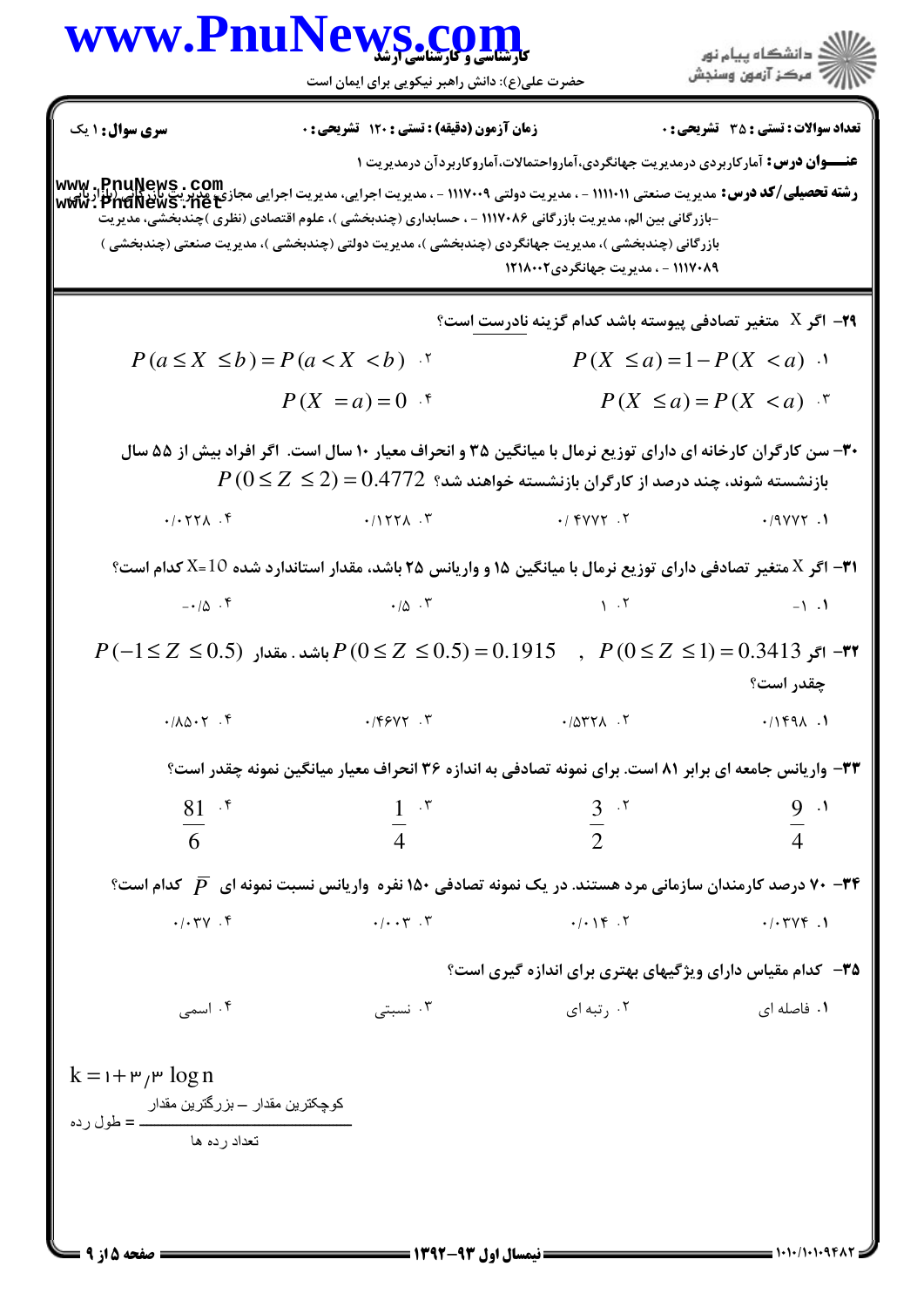

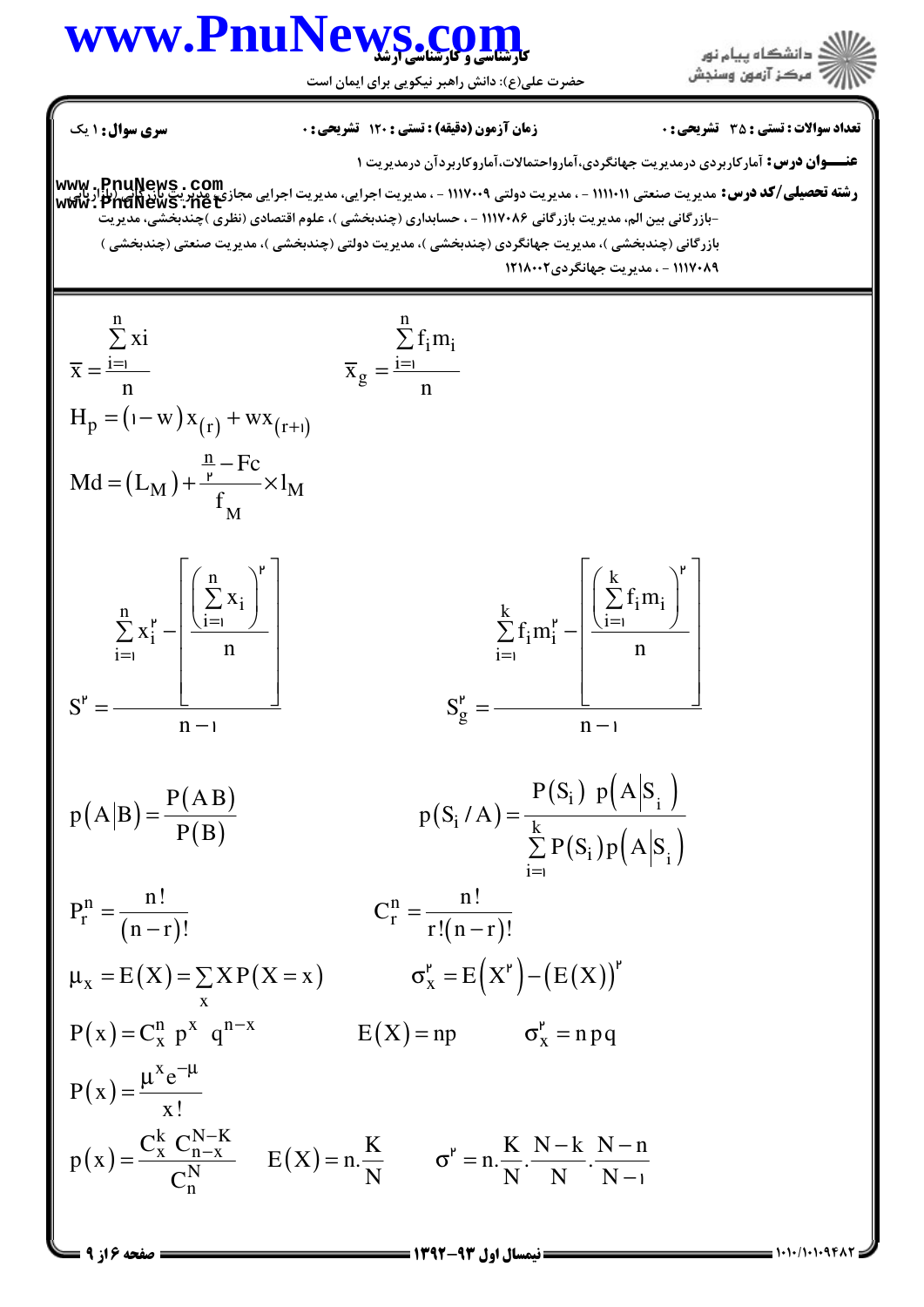حضرت علي(ع): دانش راهبر نيكويي براي ايمان است

نعداد سوالات : تستي : 35 تشريحي : . زمان آزمون (دقيقه) : تستي : 120 تشريحي : . سري سوال : 1 يك **عنـــوان درس:** آمارکاربردی درمدیریت جهانگردی،آمارواحتمالات،آماروکاربردآن درمدیریت ۱ **رشته تحصيلي/كد درس:** مديريت صنعتي (١١١١٠١ - ، مديريت دولتي ١١١٧٠٠٩ - ، مديريت اجرايي، مديريت اجرايي مجازي<u>،</u> مديري<u>ت بازركاني (با</u>راريايي<br>**رشته تحصيلي/كد درس:** مديريت صنعتي (١١١١٠١ - ، مديريت دولتي ١١١٧٠٠٩ - ، مديريت اجر **[www.PnuNews.net](http://pnunews.net)**-بازرگانی بین الم، مدیریت بازرگانی ۱۱۱۷۰۸۶ - ، حسابداری (چندبخشی )، علوم اقتصادی (نظری )چندبخشی، مدیریت بازر گانی (چندبخشی )، مدیریت جهانگردی (چندبخشی )، مدیریت دولتی (چندبخشی )، مدیریت صنعتی (چندبخ ١٢١٨٠٠٢ - ، مدير بت جهانگردي ١٢١٨٠٠٢  $f(x) = \begin{cases} \frac{1}{b-1} & a < x < b \\ 0 & \text{otherwise} \end{cases}$  $\overline{1}$  $p(c \le x \le d) = \frac{d-c}{b-a}$   $\mu = \frac{a+b}{c}$   $X^r = \frac{(b-a)}{(c-a)^r}$  $-c$   $a+b$   $\mathbf{v}^{\mu}$   $(b-a)^{\mu}$ .<br>م  $\leq x \leq d$ ) =  $\frac{d^{n}C}{d}$   $\mu = \frac{d^{n}C}{d}$   $X^{\nu}$  =  $\overline{y}$   $\Lambda =$   $\overline{y}$  $b - c$ −  $\int \lambda e^{-\lambda}$  $e^{-\lambda x}$ 1  $(x)$ f ( $\boldsymbol{\mathrm{x}}$  $=\{$  $\mu = \sigma =$  $\begin{bmatrix} 0 & 0 \\ 0 & 0 \end{bmatrix}$ λ  $\overline{1}$  $\sigma^{\nu}$   $\sigma^{\nu}$   $\sigma^{\nu}$  $Z = \frac{x - \mu}{\tau}$  $-\mu$   $\sigma$   $|N Z = \frac{x - \mu}{\sigma}$   $\sigma_{\overline{x}} = \frac{\sigma}{\sqrt{x}} \sqrt{\frac{N - n}{N}}$ σ' σ  $(\frac{1}{1} - \overline{X}_{1}) = \frac{\sigma_1}{1} + \frac{\sigma_1}{1}$  $(\bar{x}_1 - \bar{x}_1) = \frac{y_1}{n_1} + \frac{z_2}{n_1}$  $-\overline{x}_{\mu}$  )= $\frac{1}{\mu}$ +  $\sigma$   $\sigma_x - \sqrt{n} \sqrt{\gamma} N -1$ n N  $\begin{bmatrix} 1 & \mathbf{1} \\ 1 & \mathbf{1} \end{bmatrix}$  $k = 1 + \mathsf{m}^{\prime}$   $\mathsf{m} \log n$  كوچكترين مقدار –بزرگترين مقدار ـــــــــــــــــــــــــــــــــــــــــــــــــــــــــــــــــ = طول رده تعداد رده ها *n*  $\sum_{i=1}^{\infty}$  $x_i$ Σ  $=\frac{\overline{i}=i}{\overline{1}}$ *X n n* Σ  $f_{i}$ *m*  $\sum_{i=1}^{L} j_i m_i$  $=\frac{i-1}{i}$ *X g n*  $H_p = (1 - w)x_{(r)} + wx_{(r+1)}$ *n* − *Fc*  $= L_M + \frac{P}{r} \times \ell$  $Md = L$  $M \quad C \quad \sim M$ *f M*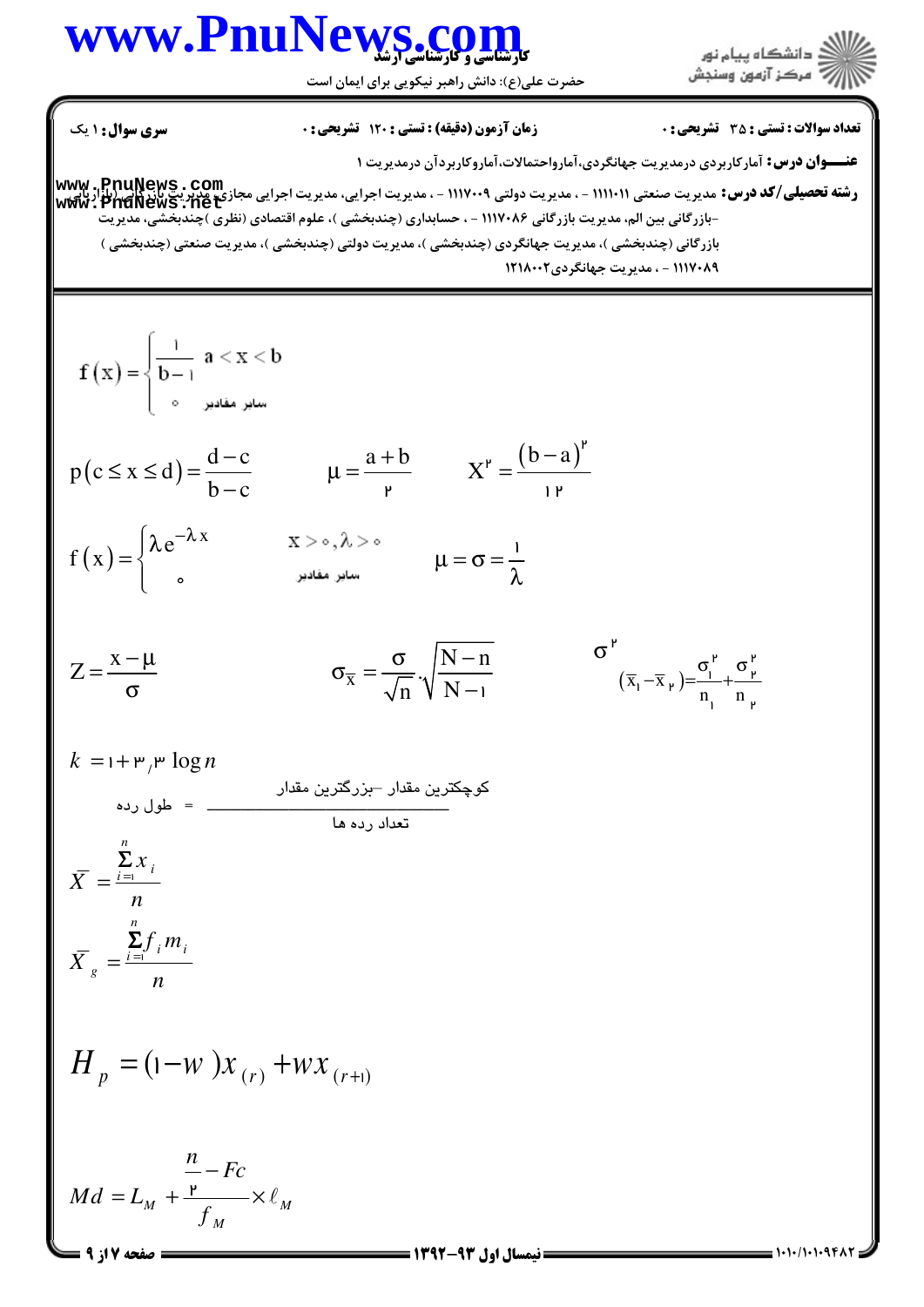

حضرت علي(ع): دانش راهبر نيكويي براي ايمان است

**عنـــوان درس:** آمارکاربردی درمدیریت جهانگردی،آمارواحتمالات،آماروکاربردآن درمدیریت ۱ **رشته تحصيلي/كد درس:** مديريت صنعتي (١١١١٠١ - ، مديريت دولتي ١١١٧٠٠٩ - ، مديريت اجرايي، مديريت اجرايي مجازي<u>،</u> مديري<u>ت بازركاني (با</u>راريايي<br>**رشته تحصيلي/كد درس:** مديريت صنعتي (١١١١٠١ - ، مديريت دولتي ١١١٧٠٠٩ - ، مديريت اجر نعداد سوالات : تستي : 35 تشريحي : . زمان آزمون (دقيقه) : تستي : 120 تشريحي : . سري سوال : 1 يك -بازرگانی بین الم، مدیریت بازرگانی ۱۱۱۷۰۸۶ - ، حسابداری (چندبخشی )، علوم اقتصادی (نظری )چندبخشی، مدیریت بازر گانی (چندبخشی )، مدیریت جهانگردی (چندبخشی )، مدیریت دولتی (چندبخشی )، مدیریت صنعتی (چندبخ ١٢١٨٠٠٢ - ، مدير بت جهانگردي ١٢١٨٠٠٢  $(\sum x_i)$  $\left[\frac{i=1}{i} \right]$ *n*  $\sum_{i=1}^{n} r_i^{\mu} - \left[\frac{\sum_i X_i}{i}\right]$  $\sum_{i=1}^{n}$   $\sum_{i=1}^{n}$ *x x*  $S^{\nu} = \frac{i \sin \nu}{\nu} \frac{n}{\nu}$ *n* Σ  $\sum_{i=1}^r x_i^{\mathsf{r}} - [\frac{\mathsf{r}}{i}]$ − = −  $\mathbf{r}$  $\mathbf{r}$   $\overrightarrow{i}$  = 1  $i = i$ 1  $(\sum f_i m_i)$  $\left[\frac{i}{i}$   $\frac{1}{i}$   $\frac{1}{i}$   $\frac{1}{i}$   $\frac{1}{i}$   $\frac{1}{i}$ *k*  $\sum_{i=1}^{k} f_i m_i^{\nu} = \left[\frac{L}{i}\right]_i m_i^{\nu}$  $\sum_{i=1}$  *i*  $\sum_{i=1}^{n}$ *g*  $f_{i}$ *m*  $f_{i}$ *m*  $S_{\circ}^{\ \nu} = \frac{i - i}{n}$  *n n* Σ  $\sum_{i=1} f_i m_i^{\nu} - \left[ \frac{i=1}{\nu} \right]$ = −  $\overline{1}$  $\mathbf{r}$   $\overrightarrow{i}$  $i = i$ 1  $(A / B) = \frac{P(AB)}{P(AB)}$  $(B)$  $P(A \mid B) = \frac{P(AB)}{P(B)}$  $P(B)$ =  $(S_i / A) = \frac{P(S_i)P(A / S_i)}{P(A \cap S_i)}$  $(S_i) P(A/S_i)$  $i^{j}$ <sup>*i*</sup>  $i^{j}$  $i^{111}$   $k^{11}$  $\sum_{i=1}^{n}$  ( $\sum_{j=1}^{n}$   $\sum_{i=1}^{n}$   $\sum_{i=1}^{n}$  $P(S_i / A) = \frac{P(S_i)P(A / S)}{P(S_i | A)}$  $\sum\limits_{i=1} P(S_i) P(A|S)$ = -<br>- 1 !  $!(n - r)!$ *n r n C*  $r!(n-r)$ =  $\frac{r}{r}$   $\frac{r}{n-1}$ !  $(n-r)!$ *n r n P*  $n - r$ = −  $Y_x = E(X) = \sum_{x} X P(X = x)$ *x*  $\mu_x = E(X) = \sum_{x} X P(X = x)$  $\sigma^{\nu} = E(X^{\nu}) - (E(X))^{\nu}$  $\sigma_x^{\mathsf{P}} = npq$  $E(X) = np$  $P_{(x)} = C_x^n P^x q^{n-x}$ **[www.PnuNews.net](http://pnunews.net)**